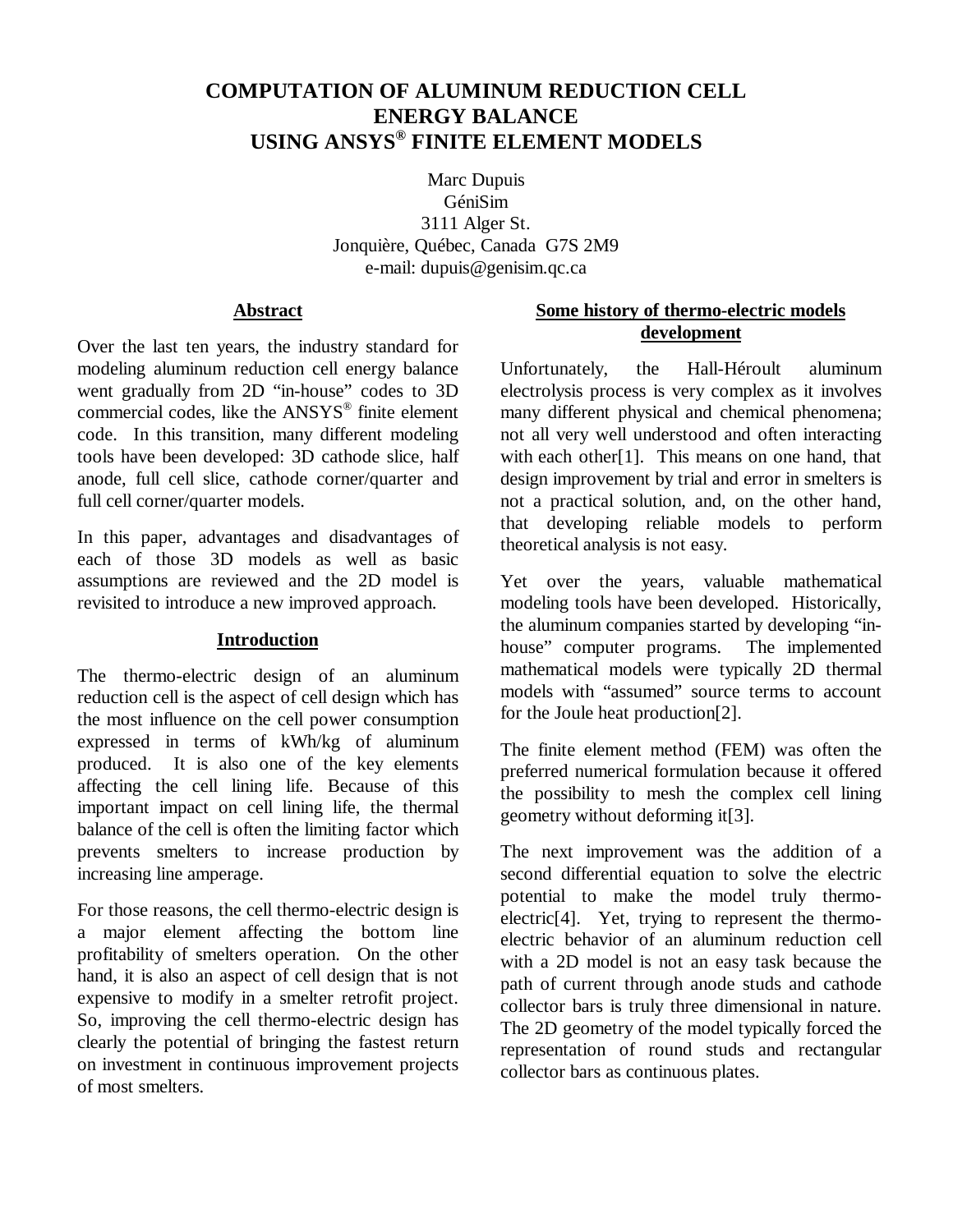This is why the next logical step was to produce 3D models[3]. Most of the time, the transition to 3D models also means the transition toward commercial software since the scope of developing a generic user-friendly FEM thermo-electric code exceeded the limited resources of "in-house" code developers.

The commercially available FEM code ANSYS® offered the required thermo-electric capabilities needed to build 3D thermo-electric models

When the author joined the Alcan Research Center in Jonquière in 1984, he was given the mandate to develop a 3D half anode thermo-electric model using  $ANSYS^{\circledast}[5]$ . The next year, he developed a 3D cathode slice model followed by a 3D cathode corner model[6] which included an extra convergence loop to compute the position of the ledge profile[7]. The main drawback of those models was that they required enormous computer resources. As an example, the very first model built ran for two weeks elapsed time on a VAX 780!

At the time, developing a complete 3D cell slice model that would have been the natural extension of existing 2D models was clearly not an option. Solving independently the anode and the cathode parts is a good modeling approach. The author expands on that in the next section of this paper and in his TMS industrial aluminum electrolysis course notes[1].

As computer resources started to become more available, it was possible to expand the 3D cathode slice model into a full quarter cell model[8,9]. At the same time, the extra ledge convergence loop that was initially developed to run on a VAX platform was recoded to be incorporated directly in ANSYS® by using the ANSYS® parametric design language (APDL) which means that the same model could be run on any computer platform.

The availability of faster computers also permitted the development of 3D thermo-electric cell slice models[10,11]. It is now possible to develop full thermo-electric corner/quarter cell model[12]

and even coupled 3D magneto-hydrodynamic (MHD) and thermo-electric quarter cell model[13]. Unfortunately, the author thinks that the last two models mentioned still require too much computer resources to be consider as "practical" design tools today, maybe like the 3D half anode model was in 1984!

Considering the number of modeling options now available, the scope of this paper is to compare the relative merits of these 3D thermo-electric models to perform retrofit studies. The 2D model is also revisited to introduce a new improved approach.

## **3D thermo-electric half anode model**

The 3D half anode model is quite efficient in the computation of the anode panel heat losses and the anode drop. The model takes advantage of the natural right/left symmetry that exists when the anode is away from the cell corner and the effect of the anode change pattern is neglected. The anode is modeled at mid-life with a typical layer of cover material (see Figure 1).



Figure 1: Half anode model mesh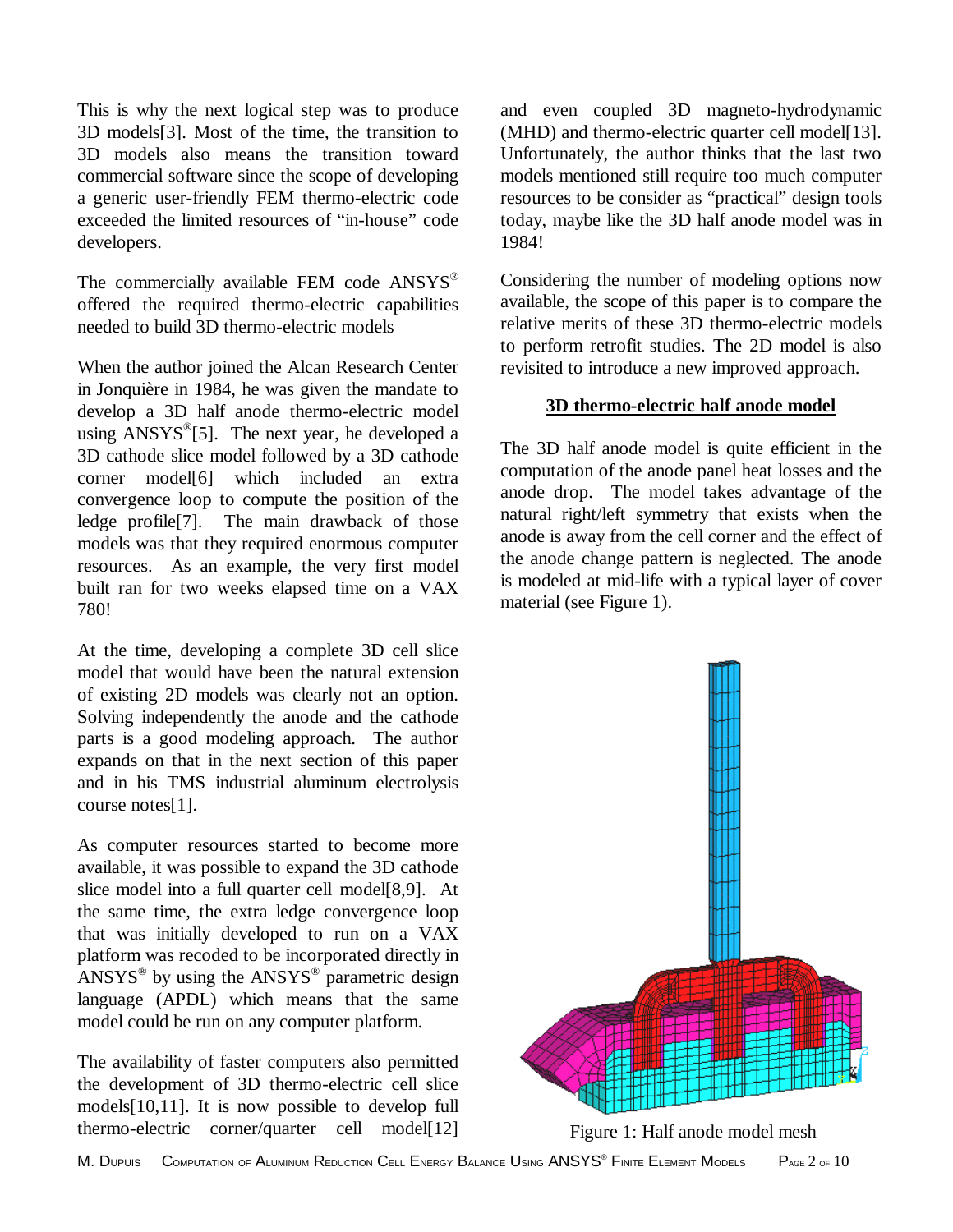In order to separate the anode from the cathode, the side crust must be cut somewhere. The author usual approach is to cut from the top crust/side block edge to the internal ledge profile at the bath surface level. This typically creates a cut that is close to a 45° angle and almost perpendicular to the crust surface. This procedure generates a cutting plane which represents an almost adiabatic surface and introduces no significant error in the model.

Of course, in such a model, the cell operating temperature has to be defined as an input to the model. As the result, the model will compute the heat losses that correspond to the thermal gradient between the operating temperature and the defined air temperature under the hood considering the global thermal resistance of the covered anode assembly (see Table 1).

Table 1: Half anode model heat balance table

| ****<br>HEAT BALANCE TABLE<br>****<br>Half Anode Model : "VAW" 300             |                                  | $***$<br>****                                              |                |
|--------------------------------------------------------------------------------|----------------------------------|------------------------------------------------------------|----------------|
|                                                                                |                                  |                                                            |                |
| HEAT INPUT                                                                     |                                  | $W$ $W/m^2$                                                | °              |
| Bath to anode carbon<br>Bath to crust<br>Joule heat                            | 1403.42                          | 1491.59 1508.61 42.16<br>642.57 3161.81                    | 18.16<br>39.67 |
| Total Heat Input                                                               | 3537.57                          |                                                            | 100.00         |
| HEAT LOST                                                                      |                                  | $W$ $W/m^2$ &                                              |                |
| Crust to air<br>Studs to air<br>Aluminum rod to air                            | 408.50                           | 1394.79  1651.42  38.50<br>1819.48 4067.71 50.22<br>693.78 | 11.28          |
| Total Heat Lost                                                                | 3622.77                          |                                                            | 100.00         |
| Solution Error                                                                 | 2.35 %                           |                                                            |                |
| =================                                                              |                                  |                                                            |                |
| ANODE PANEL HEAT LOST                                                          |                                  | kW W/m^2 %                                                 |                |
| Crust to air<br>Studs to air<br>Aluminum rod to air                            |                                  | 89.27 1651.42 38.50<br>116.45 4067.71<br>26.14 693.78      | 50.22<br>11.28 |
| Total Anode Panel Heat Lost                                                    | 231.86                           |                                                            | 100.00         |
| Avg. Drop Current at<br>at clamp anode Surf<br>(mV)<br>-----------<br>302.910  | (Amps)<br>----------<br>4687.500 |                                                            |                |
| Targeted cell current: 300000.00 Amps<br>Obtained cell current: 300000.00 Amps |                                  |                                                            |                |
|                                                                                |                                  |                                                            |                |

The advantage of this approach is that the anode design study can be carried out separately from the

cathode design. The disadvantage is that the model only gives the anode panel heat losses as a result. This means that the user will eventually have to add the heat loss results of the cathode model result and then compare the sum with the independently computed cell internal heat. This is required in order to assess if the global cell design is truly in steady state condition at the selected operating temperature and cell superheat. Of course, there is also the small error created by forcing an "arbitrary" defined adiabatic cutting plane.

## **3D thermo-electric cathode side slice model**

The 3D cathode side slice model provides an efficient way to compute the average cathode shell heat losses and the cathode lining drop. The model takes advantage of the natural longitudinal repetitive symmetry of the individual cathode lining blocks and shell cradle assembly. Hence, the model is half a cradle spacing thick (see Figure 2).



Figure 2: Cathode side slice model mesh

The best approach is to represent the shell walls, cover plate, stiffeners and cradles (if they are welded to the shell), using 2D plate elements. Since the shell steel mechanical structure also plays the role of cooling fins, it is important not to neglect them if one wants to be able to compare the measured shell temperature against the model results. Yet, it is the author experience that the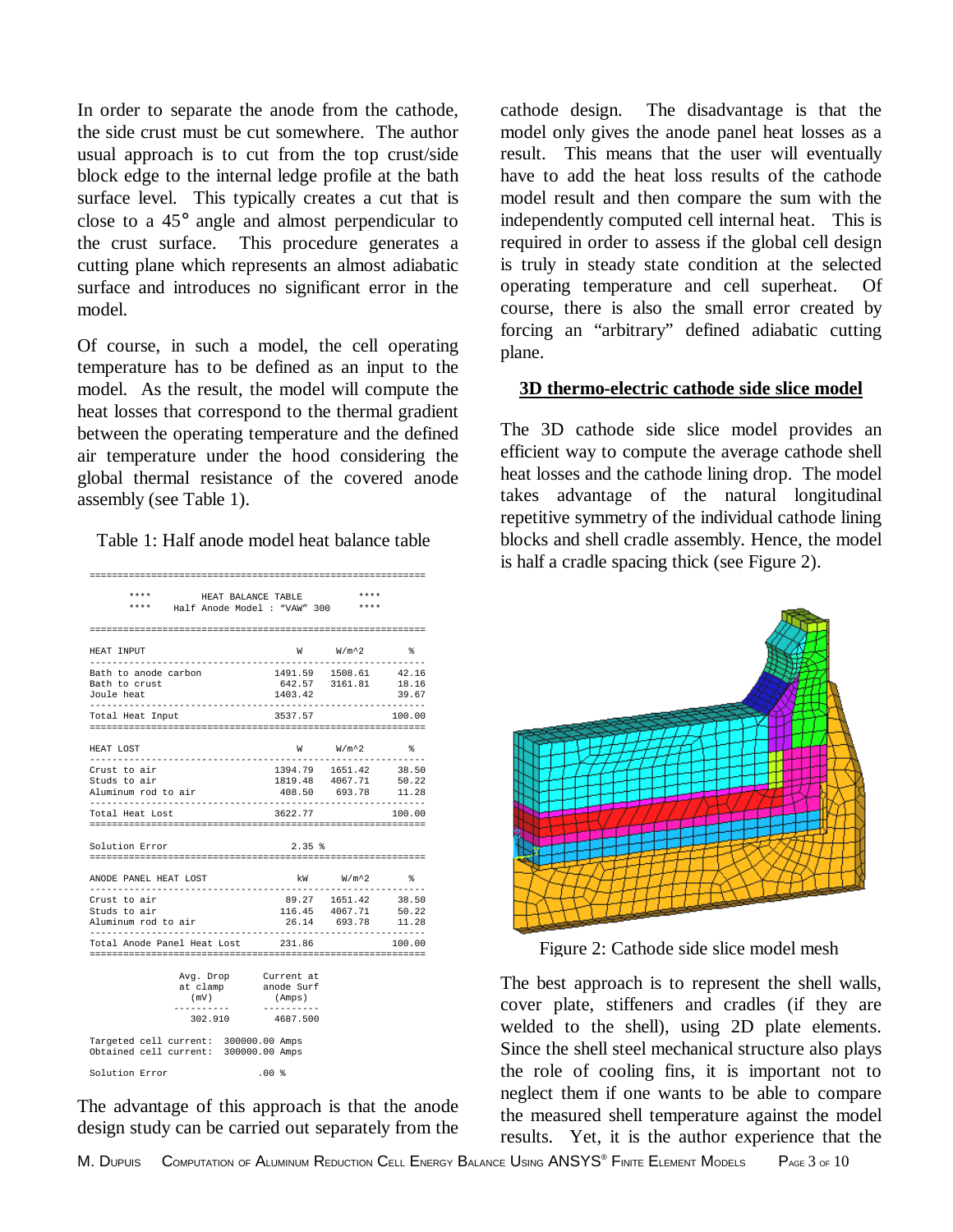predicted global cathode shell heat dissipation will not be significantly affected by the addition of the structural elements of the shell. The reason being that the thermal resistance of the external air film is small compared to the thermal resistance of the global lining.

For the cathode model, the user must specify the cell operating temperature and the corresponding cell superheat. The model will compute the cathode shell heat losses. The model will also compute the ledge profile that corresponds to the assumed cell superheat for a given side wall design and given heat transfer coefficients at the ledge/metal and ledge/bath interfaces (see Table 2).

Table 2: Cathode slice model heat balance table

| $***$ * * *                                                                                                                                                   | HEAT BALANCE TABLE                              | ****                                                                                                                                                                                           |                |
|---------------------------------------------------------------------------------------------------------------------------------------------------------------|-------------------------------------------------|------------------------------------------------------------------------------------------------------------------------------------------------------------------------------------------------|----------------|
| ****                                                                                                                                                          | Side Slice Model : "VAW" 300                    | ****                                                                                                                                                                                           |                |
|                                                                                                                                                               |                                                 | $***$                                                                                                                                                                                          |                |
| * * * *<br>* * * *                                                                                                                                            | Freeze profile converged<br>after 8. iterations | $***$                                                                                                                                                                                          |                |
|                                                                                                                                                               |                                                 |                                                                                                                                                                                                |                |
| HEAT INPUT                                                                                                                                                    |                                                 | $W$ $W/m^2$                                                                                                                                                                                    | ୫              |
|                                                                                                                                                               |                                                 |                                                                                                                                                                                                |                |
| Bath to freeze                                                                                                                                                |                                                 |                                                                                                                                                                                                |                |
| Metal to freeze                                                                                                                                               |                                                 | 767.00 9999.90<br>1537.84 14399.86                                                                                                                                                             | 17.26<br>34.60 |
| Metal to carbon                                                                                                                                               |                                                 | 937.79 1514.52                                                                                                                                                                                 | 21.10          |
| Joule heat                                                                                                                                                    | 1202.05                                         |                                                                                                                                                                                                | 27.04          |
| ----------------------------                                                                                                                                  |                                                 | ------------------------------                                                                                                                                                                 |                |
| Total Heat Input                                                                                                                                              | 4444.67                                         |                                                                                                                                                                                                | 100.00         |
|                                                                                                                                                               |                                                 |                                                                                                                                                                                                |                |
|                                                                                                                                                               |                                                 |                                                                                                                                                                                                |                |
| HEAT LOST                                                                                                                                                     |                                                 | $W$ $W/m^2$                                                                                                                                                                                    | g.             |
|                                                                                                                                                               |                                                 |                                                                                                                                                                                                |                |
|                                                                                                                                                               |                                                 |                                                                                                                                                                                                |                |
|                                                                                                                                                               |                                                 |                                                                                                                                                                                                |                |
|                                                                                                                                                               |                                                 |                                                                                                                                                                                                |                |
|                                                                                                                                                               |                                                 |                                                                                                                                                                                                |                |
|                                                                                                                                                               |                                                 |                                                                                                                                                                                                |                |
|                                                                                                                                                               |                                                 |                                                                                                                                                                                                |                |
|                                                                                                                                                               |                                                 |                                                                                                                                                                                                |                |
|                                                                                                                                                               |                                                 |                                                                                                                                                                                                |                |
|                                                                                                                                                               |                                                 |                                                                                                                                                                                                |                |
| Cradle opposite to bath<br>Cradle opposite to metal<br>Cradle opposite to block                                                                               |                                                 |                                                                                                                                                                                                | 1.48           |
|                                                                                                                                                               |                                                 |                                                                                                                                                                                                | 5.99           |
| Cradie opposite to brick<br>Cradle opposite to brick<br>Cradle below floor level                                                                              |                                                 | $65.94$ $2546.21$<br>$267.23$ $918.88$<br>$39.85$ $158.92$<br>$204.56$ $99.04$                                                                                                                 | .89            |
|                                                                                                                                                               |                                                 |                                                                                                                                                                                                | 4.58           |
| Bar and Flex to air                                                                                                                                           |                                                 |                                                                                                                                                                                                | 14.05          |
| End of flex to busbar                                                                                                                                         |                                                 | 626.90 2647.39<br>340.01 40477.54                                                                                                                                                              | 7.62           |
|                                                                                                                                                               |                                                 |                                                                                                                                                                                                |                |
| Total Heat Lost                                                                                                                                               | 4462.57                                         |                                                                                                                                                                                                | 100.00         |
| Solution Error                                                                                                                                                | .40%                                            |                                                                                                                                                                                                |                |
|                                                                                                                                                               |                                                 |                                                                                                                                                                                                |                |
|                                                                                                                                                               |                                                 |                                                                                                                                                                                                |                |
| CATHODE HEAT LOST                                                                                                                                             |                                                 | $W$ $W/m^2$                                                                                                                                                                                    | $\approx$      |
|                                                                                                                                                               |                                                 |                                                                                                                                                                                                |                |
| Shell wall above bath level<br>Shell wall opposite to bath                                                                                                    |                                                 |                                                                                                                                                                                                |                |
|                                                                                                                                                               |                                                 |                                                                                                                                                                                                |                |
| Shell wall opposite to metal<br>Shell wall opposite to block                                                                                                  |                                                 |                                                                                                                                                                                                |                |
|                                                                                                                                                               |                                                 |                                                                                                                                                                                                |                |
| Shell wall below block                                                                                                                                        |                                                 |                                                                                                                                                                                                |                |
| Shell floor                                                                                                                                                   |                                                 | $\begin{array}{cccc} 60.15 & 1284.73 & 15.60 \\ 38.74 & 5165.58 & 10.05 \\ 39.64 & 7034.25 & 10.28 \\ 82.98 & 5724.06 & 21.52 \\ 8.90 & 666.87 & 2.31 \\ 24.01 & 414.40 & 6.23 \\ \end{array}$ |                |
| Cradle above bath level                                                                                                                                       |                                                 | 2.56 1517.89<br>9.28 2092.93<br>6.18 2546.21<br>25.05 918.88                                                                                                                                   | .66            |
| Cradle opposite to bath                                                                                                                                       |                                                 |                                                                                                                                                                                                | 2.41           |
| Cradle opposite to metal                                                                                                                                      |                                                 |                                                                                                                                                                                                | 1.60           |
| Cradle opposite to block                                                                                                                                      |                                                 |                                                                                                                                                                                                | 6.50           |
| Cradle opposite to brick<br>Cradle below floor level                                                                                                          |                                                 | $3.74$ 158.92<br>14.73 99.04<br>45.14 2647.39                                                                                                                                                  | .97            |
|                                                                                                                                                               |                                                 |                                                                                                                                                                                                | 3.82           |
| Bar and Flex to air                                                                                                                                           |                                                 |                                                                                                                                                                                                | 11.71          |
| End of flex to busbar                                                                                                                                         |                                                 | 24.48 40477.54                                                                                                                                                                                 | 6.35           |
|                                                                                                                                                               |                                                 |                                                                                                                                                                                                |                |
| Total Cathode Heat Lost                                                                                                                                       | 385.57                                          |                                                                                                                                                                                                | 100.00         |
|                                                                                                                                                               |                                                 |                                                                                                                                                                                                |                |
|                                                                                                                                                               |                                                 |                                                                                                                                                                                                |                |
|                                                                                                                                                               |                                                 |                                                                                                                                                                                                |                |
|                                                                                                                                                               |                                                 |                                                                                                                                                                                                |                |
| $\begin{tabular}{llll} \textsc{Avg. Drop} & Average & Current at \\ \textit{at Bar End} & Flex. Drop & Catholic Surf \\ (mV) & (mV) & (mmg) \\ \end{tabular}$ |                                                 |                                                                                                                                                                                                |                |
|                                                                                                                                                               |                                                 |                                                                                                                                                                                                |                |

285.319 7.472 4166.667

It is important to notice that to extrapolate from the cathode side slice model heat losses to the total cathode shell heat losses, the user must provide a multiplication factor that accounts for the end walls heat dissipation. This factor is of course proportional to the width to length ratio of the shell but is not a simple geometric factor, there are no collector bars in the end walls and often the end lining design differs from the one at the sides.

By having solved both the anode and the cathode models, it is possible to add up the results and compare the total with the cell internal heat. This last calculation can be done independently, but can also be performed within ANSYS® by an APDL macro created for that purpose (see Table 3). The advantages and disadvantages of the 3D cathode slice model are the same as those of the half anode model.

Table 3: Cell heat imbalance calculation

| ****<br>****                                                                                                                                                                                                                                                | HEAT BALANCE SUMMARY<br>Full slice Model : "VAW" 300 | ****<br>****                                                                                                                                                                 |
|-------------------------------------------------------------------------------------------------------------------------------------------------------------------------------------------------------------------------------------------------------------|------------------------------------------------------|------------------------------------------------------------------------------------------------------------------------------------------------------------------------------|
| INTERNAL HEAT CALCULATION                                                                                                                                                                                                                                   |                                                      |                                                                                                                                                                              |
| Bath Resistivity<br>Anode Current Density<br>Cathode Current Density<br>Bath Voltage<br>Electrolysis Voltage<br>Total Cell Voltage<br>Equivalent Voltage to Make Metal<br>Current Efficiency<br>-------------------------------<br>Internal Heat Generation |                                                      | $.423211$ ohm-cm<br>.732422 A/cm^2<br>$.668449$ A/cm <sup>2</sup> 2<br>$1.57648$ volts<br>$1.92441$ volts<br>$4.28912$ volts<br>$2.01347$ volts<br>$92.9152$ %<br>622.693 kW |
| TOTAL HEAT LOST                                                                                                                                                                                                                                             |                                                      |                                                                                                                                                                              |
| Total Anode Panel Heat Loss<br>Total Cathode Heat Loss                                                                                                                                                                                                      |                                                      | 231.860 kW<br>385.570 kW                                                                                                                                                     |
| Total Cell Heat Loss                                                                                                                                                                                                                                        |                                                      | 617.430 kW                                                                                                                                                                   |
| HEAT IMBALANCE                                                                                                                                                                                                                                              |                                                      | .85%                                                                                                                                                                         |

#### **3D thermo-electric cell slice model**

Once available, it is easy to merge the half anode model to the cathode slice model, since they must by definition share the same cutting plane boundary, to form a full cell slice model. Some nodes simply need to be moved and merged to ensure that the two parts are truly connected. The ANSYS® "ceintf" command can alternatively be used to connect the two parts without changing the mesh. Of course, the two models do not typically share the same thickness but this does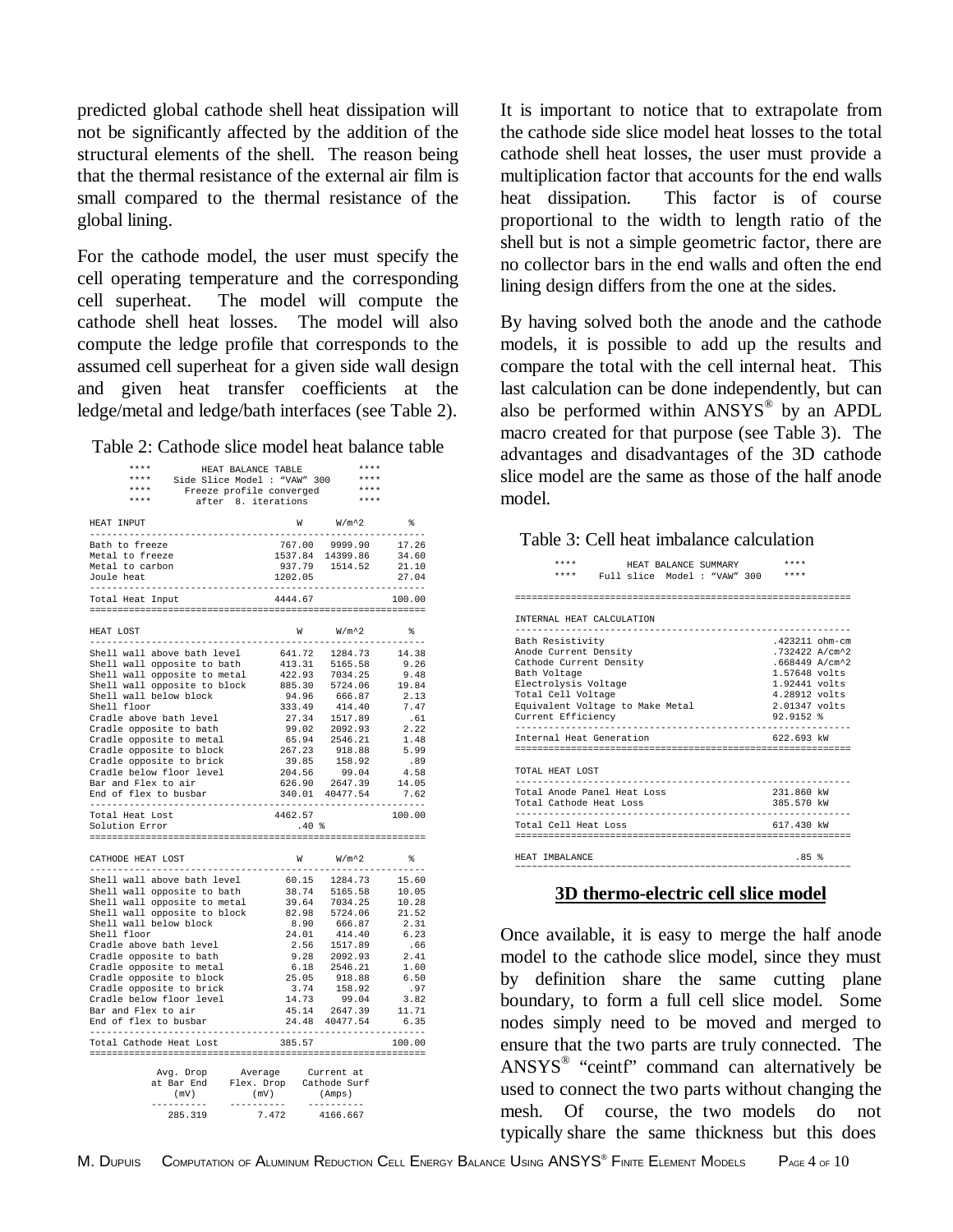not prevent them to be glued together. Nor do they share the same current, but this is not an issue since the electrical part of both models will remain disconnected (see Figures 3 and 4).



Figure 3: 3D full cell slice model mesh



Figure 4: 3D full cell slice model equipotentials

The connection of both models into a global slice model only improved the model accuracy marginally by removing the "infamous" adiabatic cutting plane. The heat balance macros of the anode and cathode parts of the model can still be used to compute the model heat balance. In addition, the summary result table can now be produced automatically without direct involvement of the user since all the required data are now available (see Table 4).

| Table 4: Cell heat imbalance calculation |
|------------------------------------------|
|                                          |

| $***$                                                      | HEAT BALANCE SUMMARY        | $***$                         |
|------------------------------------------------------------|-----------------------------|-------------------------------|
| ****                                                       | Full slice Model: "VAW" 300 | $***$                         |
|                                                            |                             |                               |
|                                                            |                             |                               |
| INTERNAL HEAT CALCULATION<br>------------------            |                             |                               |
| Bath Resistivity                                           |                             | $.423211$ ohm-cm              |
| Anode Current Density                                      |                             | .732422 A/cm^2                |
| Cathode Current Density                                    |                             | $.668449$ A/cm <sup>2</sup> 2 |
| Bath Voltage                                               |                             | 1.57648 volts                 |
| Electrolysis Voltage                                       |                             | 1.92441 volts                 |
| Total Cell Voltage                                         |                             | 4.28924 volts                 |
| Equivalent Voltage to Make Metal                           |                             | $2.01347$ volts               |
| Current Efficiency                                         |                             | $92.9152$ %                   |
| ------------------------------<br>Internal Heat Generation |                             | 622.730 kW                    |
|                                                            |                             |                               |
|                                                            |                             |                               |
| TOTAL HEAT LOST                                            |                             |                               |
| ----------------------------                               |                             |                               |
| Total Anode Panel Heat Loss                                |                             | 236.897 kW                    |
| Total Cathode Heat Loss                                    |                             | 392.706 kW                    |
|                                                            |                             |                               |
| Total Cell Heat Loss                                       |                             | 629.603 kW                    |
|                                                            |                             |                               |

If we compare Tables 3 and 4, we can see that:

- the global results are the same within 2%
- the global heat losses have increased

The converged ledge profile is also influenced slightly by the addition to the anode part as we can see by comparing Figures 5 and 6.



Figure 5: Ledge profile of the cathode slice model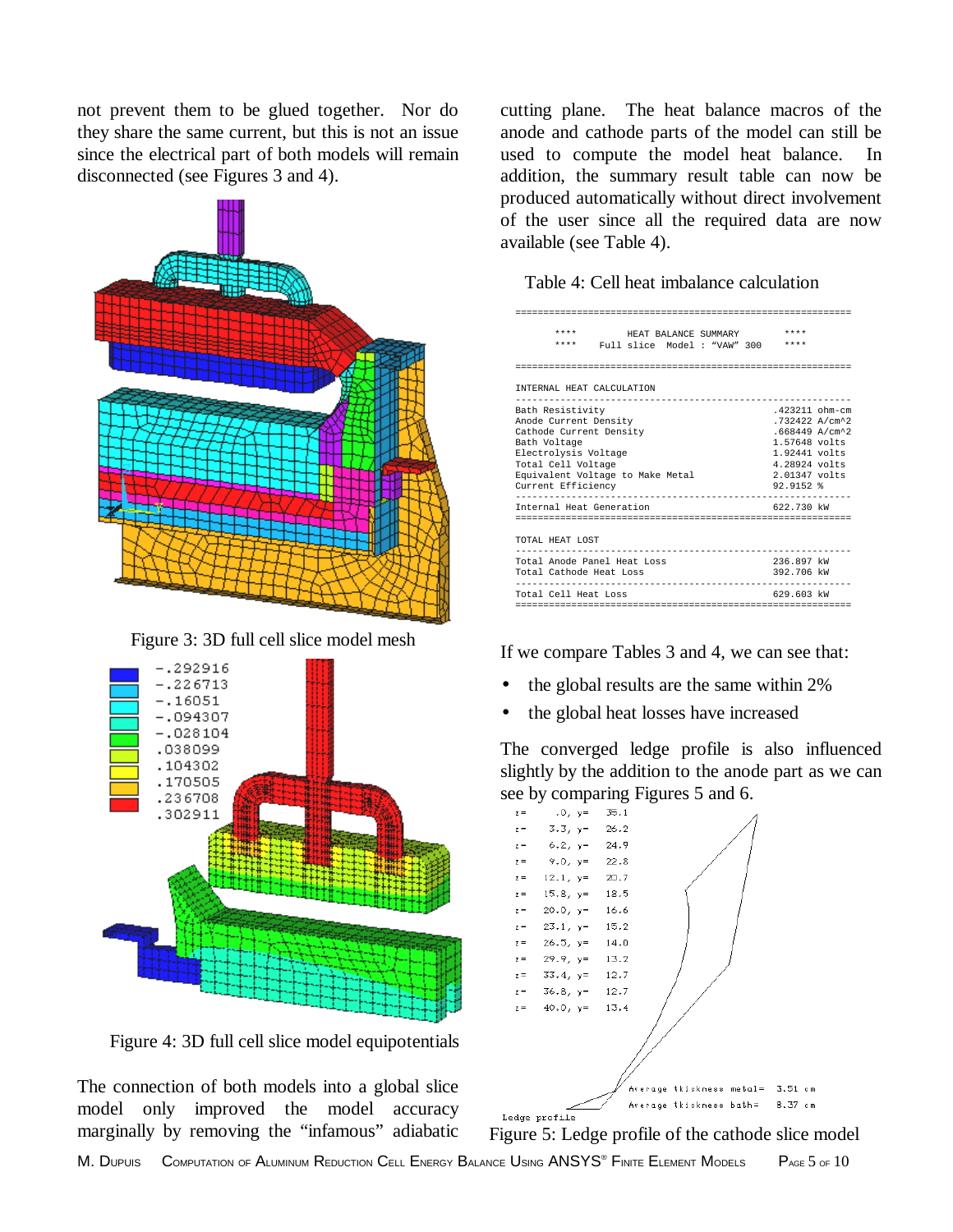

model

The cost of this improvement shows up in the time required to solve the global cell slice model compared to solving each part independently:

| Type of model      | CPU time | Elapsed time |
|--------------------|----------|--------------|
|                    | (sec)    | (sec)        |
| Half anode         | 371      | 400          |
| Cathode side slice | 364      | 463          |
| Global cell slice  | 1579     | 1809         |

The quoted times have been obtained on a Pentium II 266 MHz processor with 128 meg of RAM. Although the author will continue to recommend to keep the option to run the anode part independently from the cathode part for convenience, he must admit that the speed of today's computer make you wonder if it is still worth to sacrifice 2% accuracy in the model results in order to gain some CPU time!

Now that the global cell imbalance can be computed as part of the model solution, there is no reason why the model could not find automatically the steady state cell operating temperature the same way the "classic" 2D model used to do it. This can be achieved without spending too much extra CPU time by merging the ledge profile convergence loop with the new operating temperature convergence loop.

Yet, for this numerical scheme to be effective, one need a good initial guess of what will be the steady state operating temperature after having solved the model with the initial assumed profile and assumed operating temperature. To achieve this, the author wrote an ANSYS<sup>®</sup> macro that automatically computes the parameters of the 1D thermal model he have developed to perform dynamic analysis[1]. The 1D thermal model can then be automatically used to estimate the steady state temperature (see Table 6). Using this very good initial guess, it is possible to converge both the ledge profile and the operating temperature of the global cell slice model efficiently without increasing too much the required CPU time.

Table 6: 1D model cell temperature prediction

| $* * * *$<br>HEAT BALANCE SUMMARY      | $***$            |  |
|----------------------------------------|------------------|--|
| $***$<br>Full slice Model : "VAW" 300  | ****             |  |
|                                        |                  |  |
|                                        |                  |  |
| INTERNAL HEAT CALCULATION              |                  |  |
|                                        |                  |  |
| Operating temperature                  | 971.62 °C        |  |
| Bath Resistivity                       | $.424828$ ohm-cm |  |
| Anode Current Density                  | .732422 A/cm^2   |  |
| Cathode Current Density                | .668449 A/cm^2   |  |
| Bath Voltage                           | $1.58251$ volts  |  |
| Electrolysis Voltage                   | $1.92459$ volts  |  |
| Total Cell Voltage                     | $4.29531$ volts  |  |
| Equivalent Voltage to Make Metal       | $2.01930$ volts  |  |
| Current Efficiency                     | $93.3116$ $%$    |  |
| Internal Heat Generation               | 622.803 kW       |  |
|                                        |                  |  |
|                                        |                  |  |
| TOTAL HEAT LOST                        |                  |  |
|                                        |                  |  |
| Total Anode Panel Heat Loss            | 237.248 kW       |  |
| Total Cathode Panel Heat Loss          | 190.474 kW       |  |
| Heat Loss Through Ledge at Bath Level  | 67.848 kW        |  |
| Heat Loss Through Ledge at Metal Level | 127.234 kW       |  |
| Total Cell Heat Loss                   | 622.804 kW       |  |
|                                        |                  |  |
|                                        |                  |  |

The converged results are presented in Table 7. As for the required computer time, it increased to 1983 sec. CPU and 2306 sec. elapsed which is around 25% higher than the previous solution time. The advantage of this model is obviously that it behaves like the "classic" 2D model. It is also slightly more accurate than the separated half anode and cathode slice models; its only disadvantage being the extra CPU time required per run.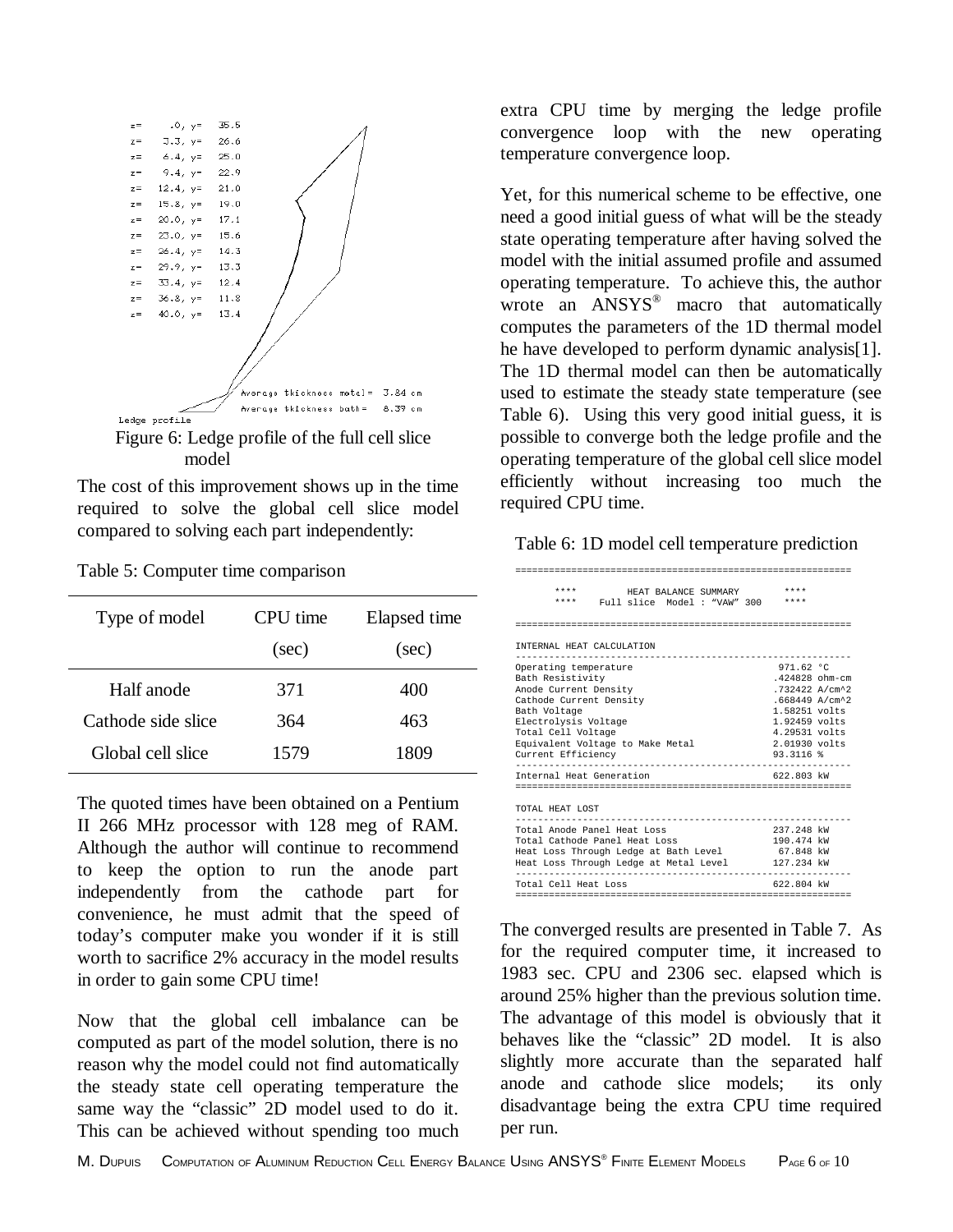Table 7: 3D full cell slice converged operating temperature

| ****<br>HEAT BALANCE SUMMARY<br>****<br>Full slice Model : "VAW" 300                                                                                                                                                                              | ****<br>$***$                                                                                                                                                                           |
|---------------------------------------------------------------------------------------------------------------------------------------------------------------------------------------------------------------------------------------------------|-----------------------------------------------------------------------------------------------------------------------------------------------------------------------------------------|
|                                                                                                                                                                                                                                                   |                                                                                                                                                                                         |
| INTERNAL HEAT CALCULATION<br>.                                                                                                                                                                                                                    |                                                                                                                                                                                         |
| Operating temperature<br>Bath Resistivity<br>Anode Current Density<br>Cathode Current Density<br>Bath Voltage<br>Electrolysis Voltage<br>Total Cell Voltage<br>Equivalent Voltage to Make Metal<br>Current Efficiency<br>Internal Heat Generation | 972.17 °C<br>$.424563$ ohm-cm<br>.732422 A/cm^2<br>$.668449$ A/cm <sup>2</sup> 2<br>$1.58152$ volts<br>$1.92456$ volts<br>4.29380 volts<br>2.01837 volts<br>$93.2480$ $%$<br>622.630 kW |
| TOTAL HEAT LOST                                                                                                                                                                                                                                   |                                                                                                                                                                                         |
| Total Anode Panel Heat Loss<br>Total Cathode Heat Loss                                                                                                                                                                                            | 237.289 kW<br>385.233 kW                                                                                                                                                                |
| Total Cell Heat Loss                                                                                                                                                                                                                              | 622.522 kW                                                                                                                                                                              |
| HEAT UNBALANCE                                                                                                                                                                                                                                    | $.02*$                                                                                                                                                                                  |

#### **3D cathode corner/quarter model**

3D cathode corner models are required when it is time to address the detailed lining design of end walls and corners of the cell. One key feature of the cathode corner model is its unique ability to help design the cell corner lining in order to tailor the ledge profile there. This is very important since it is well known that a strong horizontal current in the metal pad at cell corners can promote cell MHD instabilities[13,14]. Once the ledge profile has been converged it is possible to compute the current density in the metal pad[15] by adding the bath and metal to the model.

Having a quarter cathode model available is also quite useful to compute the exact value of the heat loss multiplication factor for the end walls as reported in [9]. Using an assumed value for that factor is obviously the single most important source of inaccuracy for any side slice model. Having a quarter model available is a big asset for a retrofit design team because:

- it greatly improves the accuracy of the heat loss predictions of the thermo-electric model
- it provides accurate current density input for the MHD model

it also provides input for the shell mechanical model since the complete thermal load applied to the shell structure is computed as part of the solution.

The obvious disadvantages are both the time required to build the model and the computer resources required to solve it. The quarter cell model presented in [9] took 23 CPU hours to solve on an SGI 4D/35 workstation while the cathode side slice model took only 43 min. Thus, the solution of the cathode quarter model required 32 times more CPU time than the cathode side slice model in that case. Since the Pentium II 266 MHz computer is about 6 times faster than the SGI 4D/35 workstation, the time required to solve the quarter model today will now be under 4 hours of CPU time.

## **3D full cell corner/quarter model**

Considering the continuous increase of computer speed, one can expect that this new type of model, already used by Alusuisse[13] and VAW[12] (see Figure 7), could become the next standard in the years to come. Because it avoids both the cutting plane and the estimation of the end wall heat losses, it offers the highest potential for model results accuracy.



Figure 7: VAW's full cell corner model isotherms[12]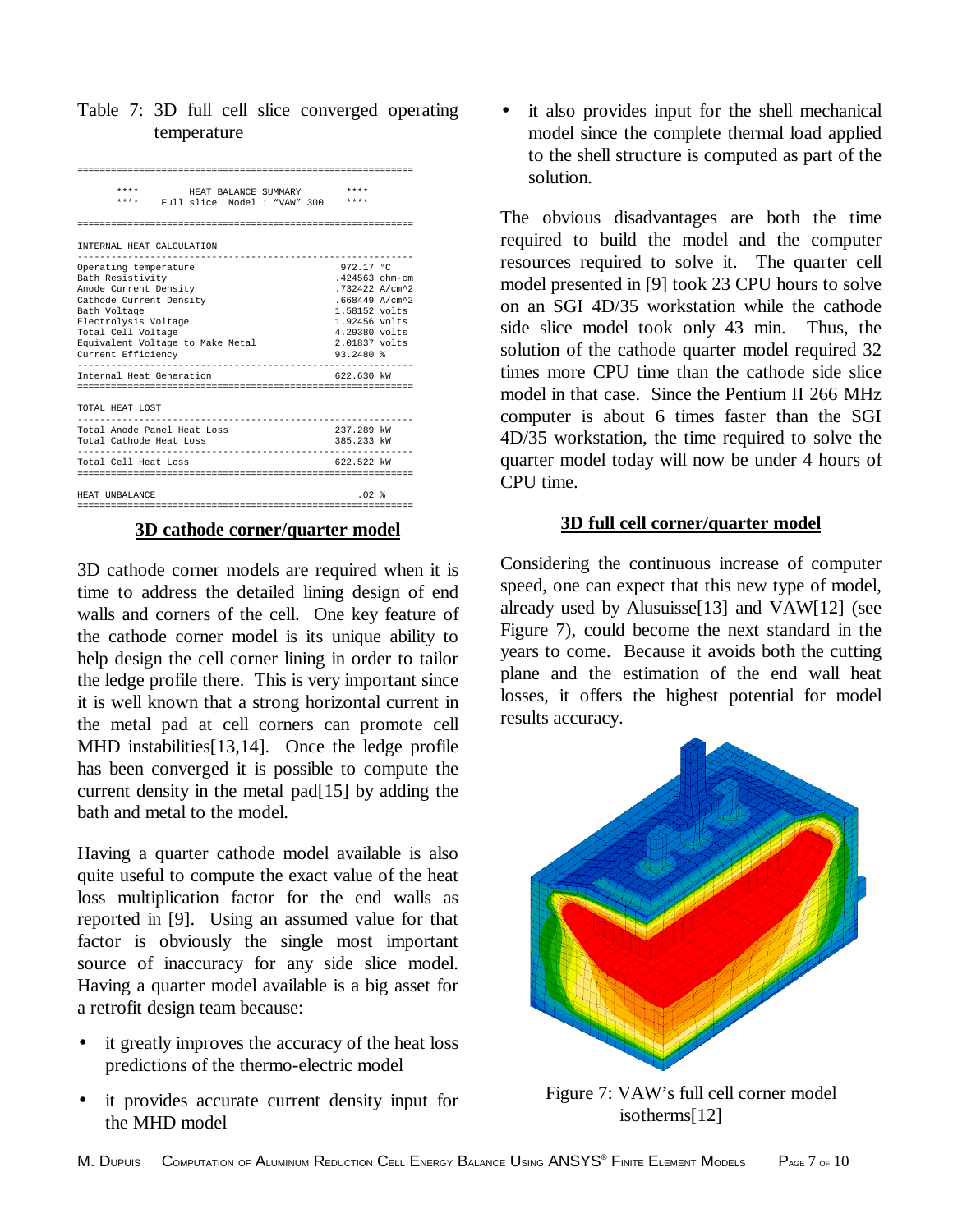In the past, one disadvantage would have been the requirement to have a continuous mesh between the anode and the cathode parts. This would have been a problem because the anode repetitive unit width is usually different from the cathode repetitive unit width. For that reason, creating a continuous mesh at the interface between both parts of the model is a tremendous meshing challenge. Fortunately, ANSYS<sup>®</sup> now provides the command "ceintf" that takes care automatically of tying dissimilar meshed regions together. This disadvantage has therefore been eliminated.

The main disadvantage is the amount of computer resources required. Although the author has not yet tried to run that type of model, he would estimate it will required around 20 hours of CPU time on the Pentium II 266 MHz computer to solve the 3D full cell quarter thermo-electric version of his demonstration model (results will be available at the conference).

## **Improved 2D thermo-electric cell slice model**

As the author said previously, his first assignment as a researcher in 1984-85 was to develop a new generation of 3D thermo-electric models to replace a 2D thermal "in-house" model. Because of the tremendous advantages of using 3D models over 2D models, he did not believe that 2D models had any place left in the cell designer's tool kit. Two points made him reconsidered his position:

- first, 2D models are still being used today despite of their obvious limitations[16,17]
- second, the author has personally successfully developed a 1D thermal model to reproduce dynamic cell behavior[18] and to give fast answer to "what if" questions in brainstorming sessions[1], so a 2D model should do even better

Hence, there must be still a niche for a fast but yet still relatively accurate 2D thermo-electric model. The improved 2D thermo-electric model version the author has developed addresses the limitations of having to represent anode studs and collector bars behavior in a 2D geometry model by

representing them by using beam elements (see Figure 8).

With this approach, once the cast iron/contact



Figure no 8: 2D full cell slice model isotherms

resistance interface elements that link the 2D carbon elements with the 1D steel elements have been calibrated to reproduce the 3D model results; the 2D cell slice model results are very similar to the 3D cell slice model results (see Table 8 to 10).

## Table 8: 2D full cell model anode section heat balance table

| ****<br>* * * *                                                            | HEAT BALANCE TABLE<br>2D Anode Model : "VAW" 300 **** |                      | ****                                                                   |           |
|----------------------------------------------------------------------------|-------------------------------------------------------|----------------------|------------------------------------------------------------------------|-----------|
| HEAT INPUT                                                                 |                                                       |                      | $W$ $W/m^2$ &                                                          |           |
| Bath to anode carbon<br>Bath to crust<br>Joule heat                        |                                                       | 3420.16              | 4329.24 2278.55 46.79<br>1503.52 3642.50 16.25                         | 36.96     |
| Total Heat Input                                                           |                                                       | 9252.92              |                                                                        | 100.00    |
| HEAT LOST                                                                  |                                                       |                      | $W$ $W/m^2$                                                            | $\approx$ |
| Crust to air<br>Studs to air<br>Aluminum rod to air<br>------------------- |                                                       |                      | 2763.36 1312.27 29.56<br>5579.51 3538.05 59.68<br>1006.59 559.21 10.77 |           |
| Total Heat Lost<br>Solution Error                                          |                                                       | 9349.45<br>$1.03*$   |                                                                        | 100.00    |
| ANODE PANEL HEAT LOST                                                      |                                                       |                      | kW W/m^2 %                                                             |           |
| Crust to air<br>Studs to air<br>Aluminum rod to air                        |                                                       |                      | 73.51 1312.27 29.56<br>148.41 3538.05 59.68<br>26.78 559.21 10.77      |           |
| Total Anode Panel Heat Lost 248.70                                         |                                                       |                      |                                                                        | 100.00    |
| (mV)                                                                       | Avg. Drop Current at<br>at clamp anode Surf           | (Amps)<br>---------- |                                                                        |           |
| .                                                                          | 303.693 11278.000                                     |                      |                                                                        |           |
| Targeted cell current: 300000.00 Amps                                      |                                                       |                      |                                                                        |           |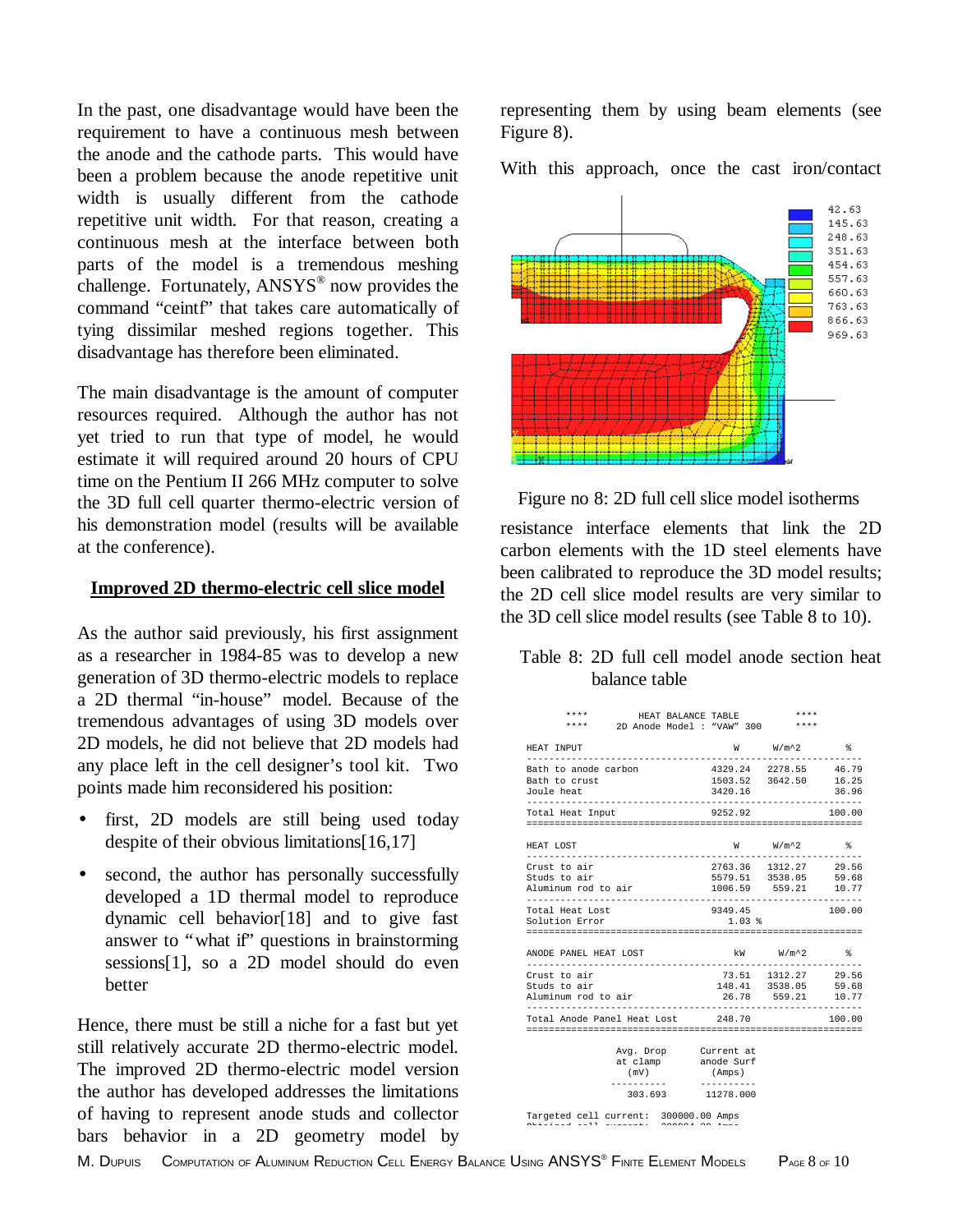| Table 9: 2D full cell model cathode section heat |  |               |  |  |
|--------------------------------------------------|--|---------------|--|--|
|                                                  |  | balance table |  |  |

| ****<br>HEAT BALANCE TABLE                          |          | ****             |                    |
|-----------------------------------------------------|----------|------------------|--------------------|
| $***$ * *<br>2D cathode Model : "VAW" 300           |          | ****             |                    |
| ****<br>Freeze profile stopped                      |          | $***$            |                    |
| ****<br>after 10. iterations                        |          | ****             |                    |
|                                                     |          |                  |                    |
|                                                     |          |                  |                    |
| HEAT INPUT                                          |          | $W$ $W/m^2$      | °                  |
| Bath to freeze                                      | 1812.61  | 8419.87          | 16.39              |
| Metal to freeze                                     |          | 3553.32 12124.61 | 32.14              |
| Metal to carbon                                     |          | 2424.09 1458.30  | 21.92              |
| Joule heat                                          | 3266.69  |                  | 29.54              |
| ----------------                                    |          |                  |                    |
| Total Heat Input                                    | 11056.70 |                  | 100.00             |
|                                                     |          |                  |                    |
| HEAT LOST<br>.                                      | W        | $W/m^2$          | ş.                 |
| Shell wall above bath level                         |          |                  | 16.17              |
|                                                     | 1887.32  | 3225.10          |                    |
| Shell wall opposite to bath                         | 477.44   | 7073.19          | 4.09               |
| Shell wall opposite to metal                        | 2856.89  | 8790.43          | 24.47              |
| Shell wall opposite to block                        | 2315.78  | 3172.30          | 19.84              |
| Shell wall below block                              | 155.63   | 405.99           | 1.33               |
| Shell floor                                         | 1357.41  | 599.30           | 11.63              |
| Bar and Flex to air                                 |          | 1121.37 2803.43  | 9.61               |
| End of flex to busbar                               | 1502.74  | 81670.51         | 12.87<br>--------- |
| Total Heat Lost                                     | 11674.58 |                  | 100.00             |
|                                                     |          |                  |                    |
| Solution Error                                      | $5.29*$  |                  |                    |
|                                                     |          |                  |                    |
| CATHODE HEAT LOST<br>______________________________ | kW       | $W/m^2$ .        | °                  |
| Shell wall above bath level                         | 65.10    | 3225.10          | 17.47              |
| Shell wall opposite to bath                         | 16.47    | 7073.19          | 4.42               |
| Shell wall opposite to metal                        | 98.55    | 8790.43          | 26.45              |
| Shell wall opposite to block                        | 79.88    | 3172.30          | 21.44              |
| Shell wall below block                              | 5.37     | 405.99           | 1.44               |
| Shell floor                                         | 36.11    | 599.30           | 9.69               |
| Bar and Flex to air                                 | 29.83    | 2803.43          | 8.00               |
| End of flex to busbar                               | 39.97    | 81670.51         | 10.73              |
|                                                     |          |                  |                    |
| Total Cathode Heat Lost                             | 372.65   |                  | 100.00             |
|                                                     |          |                  |                    |
| Avg. Drop<br>Average                                |          | Current at       |                    |

| at Bar End | Flex. Drop | Cathode Surf |
|------------|------------|--------------|
| (mV)       | (mV)       | (Amps)       |
|            |            |              |
| 282.318    | 7.529      | 11278.000    |
|            |            |              |

Targeted cell current: 300000.00 Amps Obtained cell current: 300000.00 Amps

Table 10: 2D full cell slice converged operating temperature

| $***$<br>$***$ * *<br>HEAT BALANCE SUMMARY                                                                                                                                                                                                                                                                                                                                                                  |  |  |  |  |  |
|-------------------------------------------------------------------------------------------------------------------------------------------------------------------------------------------------------------------------------------------------------------------------------------------------------------------------------------------------------------------------------------------------------------|--|--|--|--|--|
| **** Full slice Model: "VAW" 300 ****                                                                                                                                                                                                                                                                                                                                                                       |  |  |  |  |  |
|                                                                                                                                                                                                                                                                                                                                                                                                             |  |  |  |  |  |
| <b>INTERNAL HEAT CALCULATION</b>                                                                                                                                                                                                                                                                                                                                                                            |  |  |  |  |  |
| 970.22 °C<br>Operating temperature<br>$.425500$ ohm-cm<br>Bath Resistivity<br>Anode Current Density<br>.732422 A/cm^2<br>$.668449$ $\lambda$ /cm <sup>2</sup> 2<br>Cathode Current Density<br>$1.58501$ volts<br>Bath Voltage<br>$1.92469$ volts<br>Electrolysis Voltage<br>Total Cell Voltage<br>4.29571 volts<br>Equivalent Voltage to Make Metal<br>$2.02161$ volts<br>Current Efficiency<br>$93.4698$ * |  |  |  |  |  |
|                                                                                                                                                                                                                                                                                                                                                                                                             |  |  |  |  |  |
| Internal Heat Generation<br>622 230 kW                                                                                                                                                                                                                                                                                                                                                                      |  |  |  |  |  |
| TOTAL HEAT LOST                                                                                                                                                                                                                                                                                                                                                                                             |  |  |  |  |  |
| Total Anode Panel Heat Loss<br>248.695 kW                                                                                                                                                                                                                                                                                                                                                                   |  |  |  |  |  |
| 372.653 kW<br>Total Cathode Heat Loss                                                                                                                                                                                                                                                                                                                                                                       |  |  |  |  |  |
| Total Cell Heat Loss<br>621.348 kW                                                                                                                                                                                                                                                                                                                                                                          |  |  |  |  |  |

The disadvantage of this approach is obviously in the very imprecise representation of the effect of the contact resistance. It would be very tricky to use this model alone to study the effect of using different anode stud hole geometries or to study the impact of different designs of insulation around collector bars. But it obviously offers a big accuracy improvement over the "classic" 2D model representation.

Its main advantage obviously resides in the greatly reduced time required to build and solve it compared to a 3D model. As a matter of fact, it took only 297 sec. CPU and 406 sec. elapsed for the Pentium II processor to solve this model including the convergence of the ledge profile and the steady state operating temperature (see Figure 9). Therefore, we gain a factor of 6.67 in speed over the 3D full cell slice model, which is not negligible for someone planning to do detailed dynamic thermal analyses!